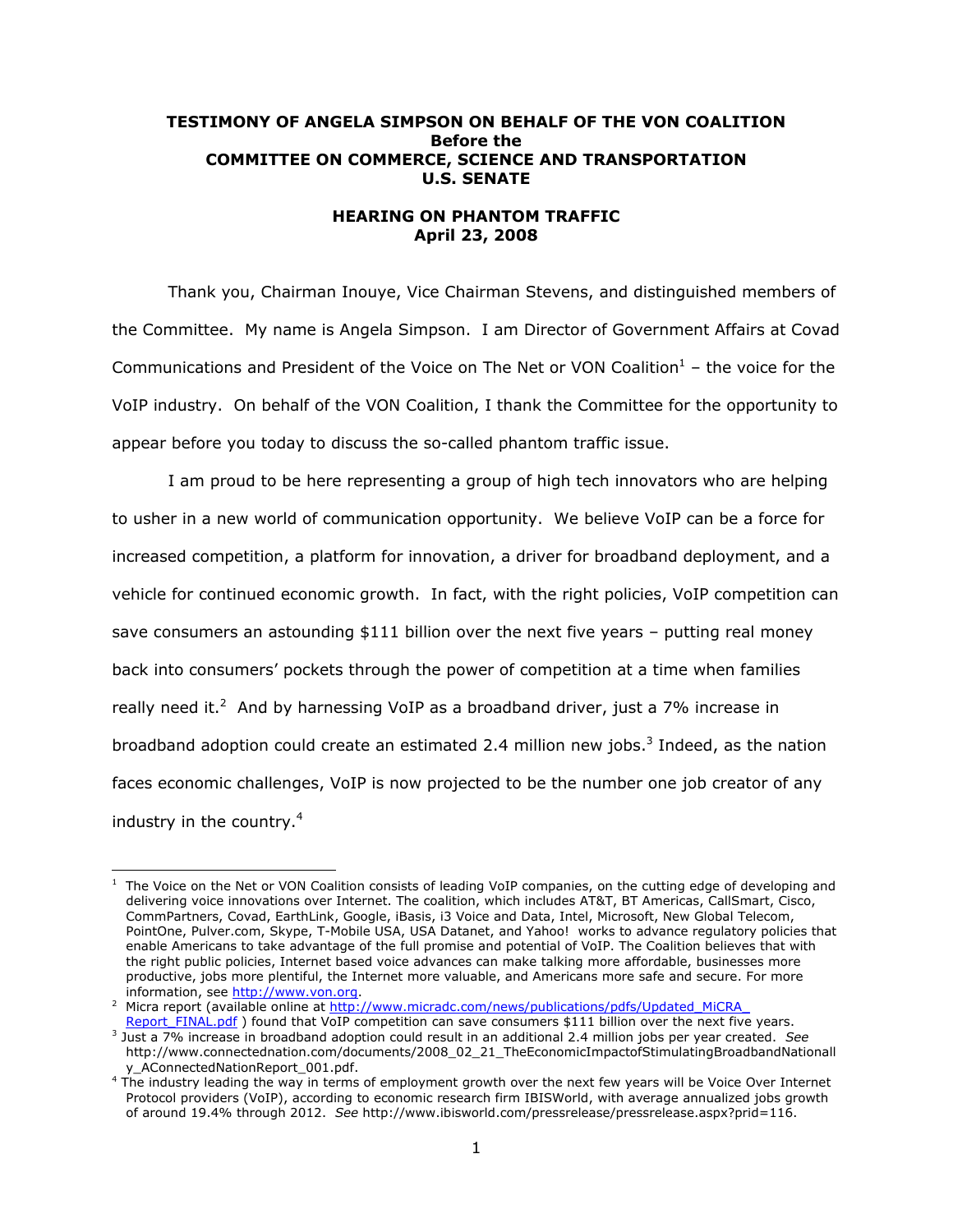But the promise and potential that I outlined above are at risk if rules meant for the last century's telephone network are arbitrarily imposed on to the Internet. This would not only stall and stifle these vast consumer and small business benefits, but it runs counter to the course the Committee has charted over the years to promote competition, investment, and innovation.

"Phantom traffic" is a somewhat sinister-sounding phrase used by some incumbent phone companies to refer to communications traffic that does not conform to the billing methodologies used by those terminating LECs. In essence, such traffic "confuses" the terminating carrier's systems because, in some instances, the traffic does not contain information that the legacy carrier's system utilizes to determine the traffic's regulatory classification for compensation purposes. Some read fraudulent motives into phantom traffic by suggesting that the originators affirmatively alter or remove the information necessary for intercarrier compensation billing purposes in order to make traffic appear to be the type of traffic that is assessed lower termination fees. But it is inaccurate and simplistic to view "phantom traffic" as fraud or theft. There are other, innocent and valid reasons for the "phantom traffic" phenomenon.

Namely, the current compensation scheme does not reflect the technological realities of today's communications market. Many new technologies, like some VoIP services, have no business reason to track such information in the traditional way that the ILECs would prefer. And to do so would require extensive network modifications simply to generate artificial information. For example, many innovative Internet based communication services and technologies are not tied inextricably to North American Numbering Plan ("NANP") numbers, which are the foundation of many intercarrier compensation calculations. In other instances, the consumer is simply utilizing the full range of features of a technology, whether IP-enabled or wireless, such as using a communications device to originate calls from locations unrelated to the calling party number.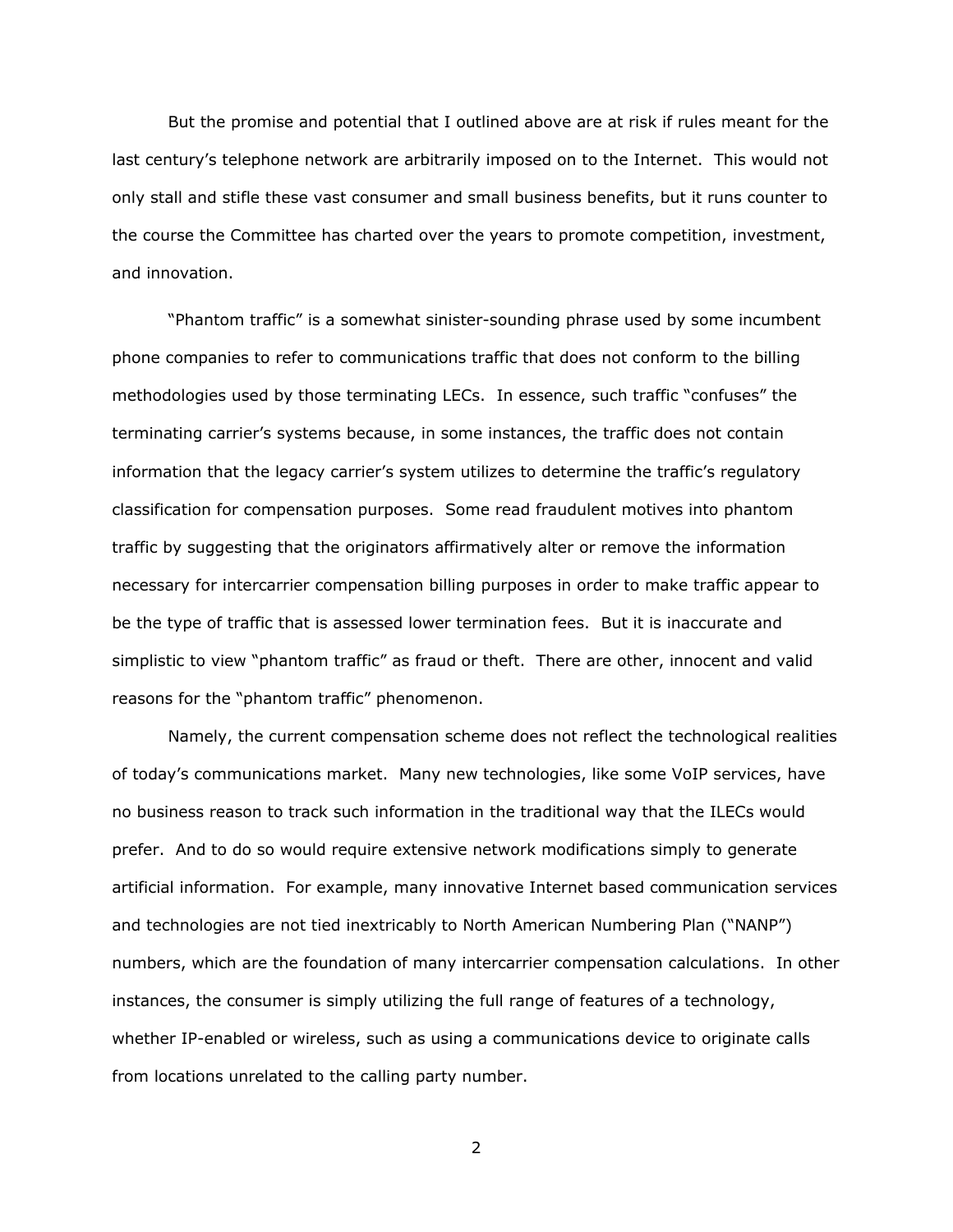While VoIP technologies may not be the primary cause of so-called phantom traffic problems, some of the proposed "solutions" put forth have the very real potential to stall the vast emerging benefits and limit consumer choices in the future. For these reasons, the VON Coalition respectfully urges the Committee to carefully consider two key principles before it advances any legislation related to phantom traffic that might forestall these vast consumer benefits:

- First, to help accelerate the transition to a nationwide broadband network, we believe regulators should adopt rules that create technologically neutral incentives rather than disincentives for exchanging traffic between Internet networks and the legacy phone network. This means strengthening and reforming interconnection and intercarrier compensation policies as a whole.
- Second, rather than automatically applying yesterday's rules to tomorrow's technologies, we encourage the Committee to support a practical, forwardlooking approach that empowers consumers, extends VoIP driven benefits, and boosts productivity in the economy. Extreme caution should be taken to not unduly impede the FCC's comprehensive intercarrier compensation reform efforts currently underway and to avoid the serious unintended negative consequences that could arise by virtue of a reflexive "band-aid" fix to the "phantom traffic" issue.

We are concerned that a "shoot then aim" approach to solving the so-called phantom traffic issue could have the unintended effect of stifling innovation and stalling investment in this still nascent IP-enabled communications industry. Those who advocate for quick action on the narrow issue of phantom traffic might create the appearance of solving a problem, but the related fallout is likely to have significant and unintended negative repercussions. For example, a band-aid fix imposed on VoIP services is likely not to adequately solve the problem experienced by the LECs, and will disproportionately harm VoIP providers and their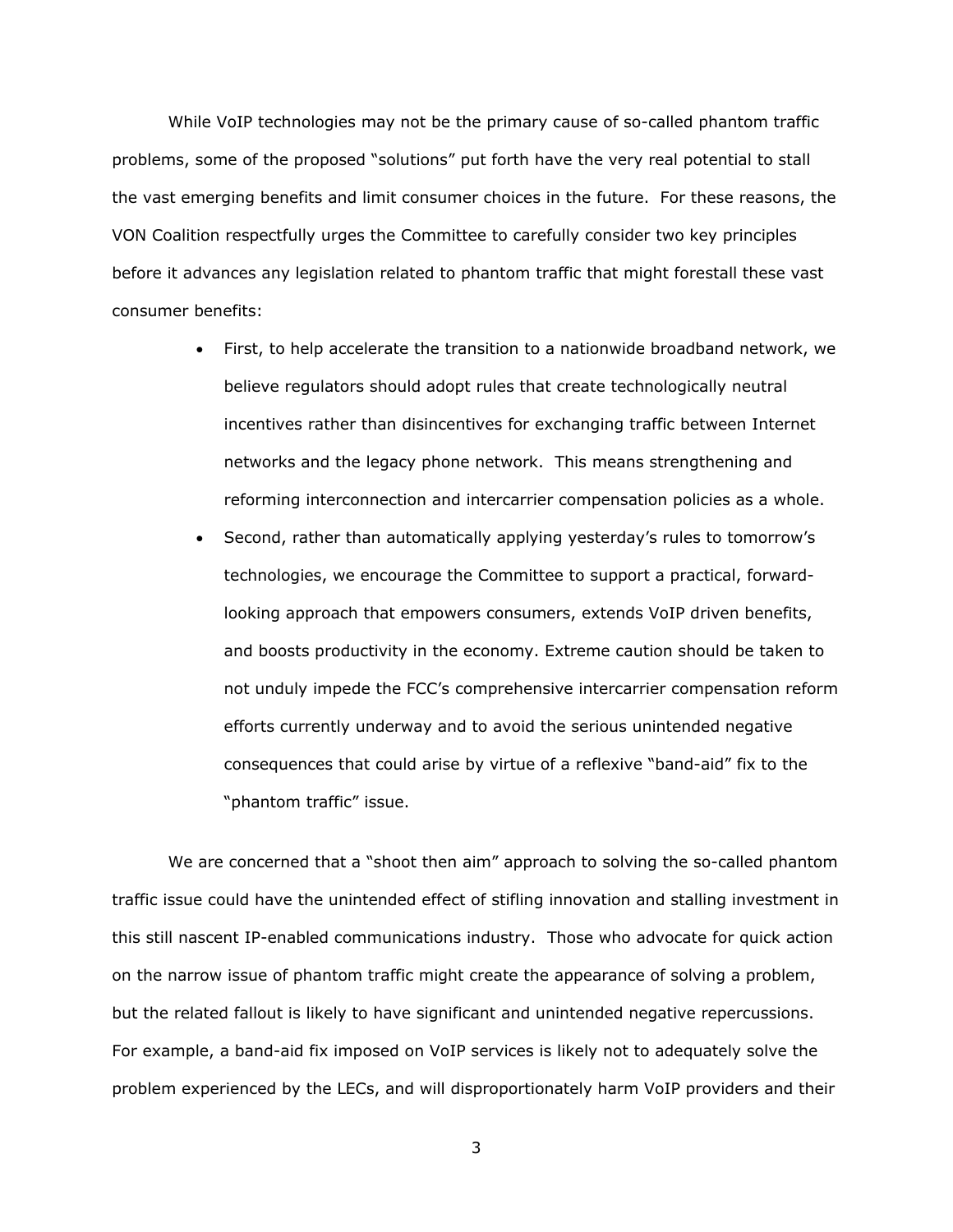consumers. A better approach is for policy experts at the FCC and industry stakeholders to eliminate this phantom traffic issue once and for all by establishing a new intercarrier compensation regime that fosters fair competition and innovation to the benefit of consumers and small businesses nationwide. The FCC has the tools and the appropriate authority to develop the balanced, pro-competitive, and forward-looking policies that are needed here. Indeed, the FCC opened such proceeding in 2001, but has yet to act partly because they are overwhelmed by a tidal wave of petitions seeking to eliminate statutory interconnection obligations.

# **I. Proposed Phantom Traffic "Solutions" Confirm the Failures of the Current Compensation Structure**

Many proposed solutions to the "phantom traffic" phenomenon tend to inextricably tie together the signaling issue and the compensation issue. This is neither necessary nor advisable, especially if Congress or the FCC is contemplating an interim solution. A combination of vigilant FCC enforcement of its current rules, potentially minor changes in signaling requirements, and completion of broader FCC policymaking provide far more rational solutions.<sup>5</sup>

There are two distinct issues that proponents of phantom traffic solutions seek to resolve. The first issue involves the information about a call that is generated and exchanged. The FCC's rules already address this concern, but they need to be enforced.<sup>6</sup> Vigorous FCC enforcement of its existing rules can go a long way towards solving the phantom traffic problem. It is also important to note that certain ILECs themselves bear part of the blame for the phantom traffic issue where they have not updated their networks to accommodate Signaling System 7 ("SS7") technology. But before such ILECs seek to

-

<sup>&</sup>lt;sup>5</sup> The Commission has taken a strong view against piecemeal decisions that might "stymie comprehensive reform." For example, in rejecting a recent forbearance petition, the Commission was concerned that "such relief would . . . require us to prejudge important issues pending in broader rulemakings and otherwise distort the Commission's deliberative process." *Petition of SBC Communications Inc. for Forbearance from the Application of Title II Common Carrier Regulation to IP Platform Services*, Memorandum Opinion and Order, 20 FCC Rcd 9361 (2005). 6

<sup>&</sup>lt;sup>6</sup> Specifically, carriers that utilize SS7 signaling *already* are required to transmit the calling party number associated with an interstate call to interconnecting carriers. 47 C.F.R. §64.1601(a).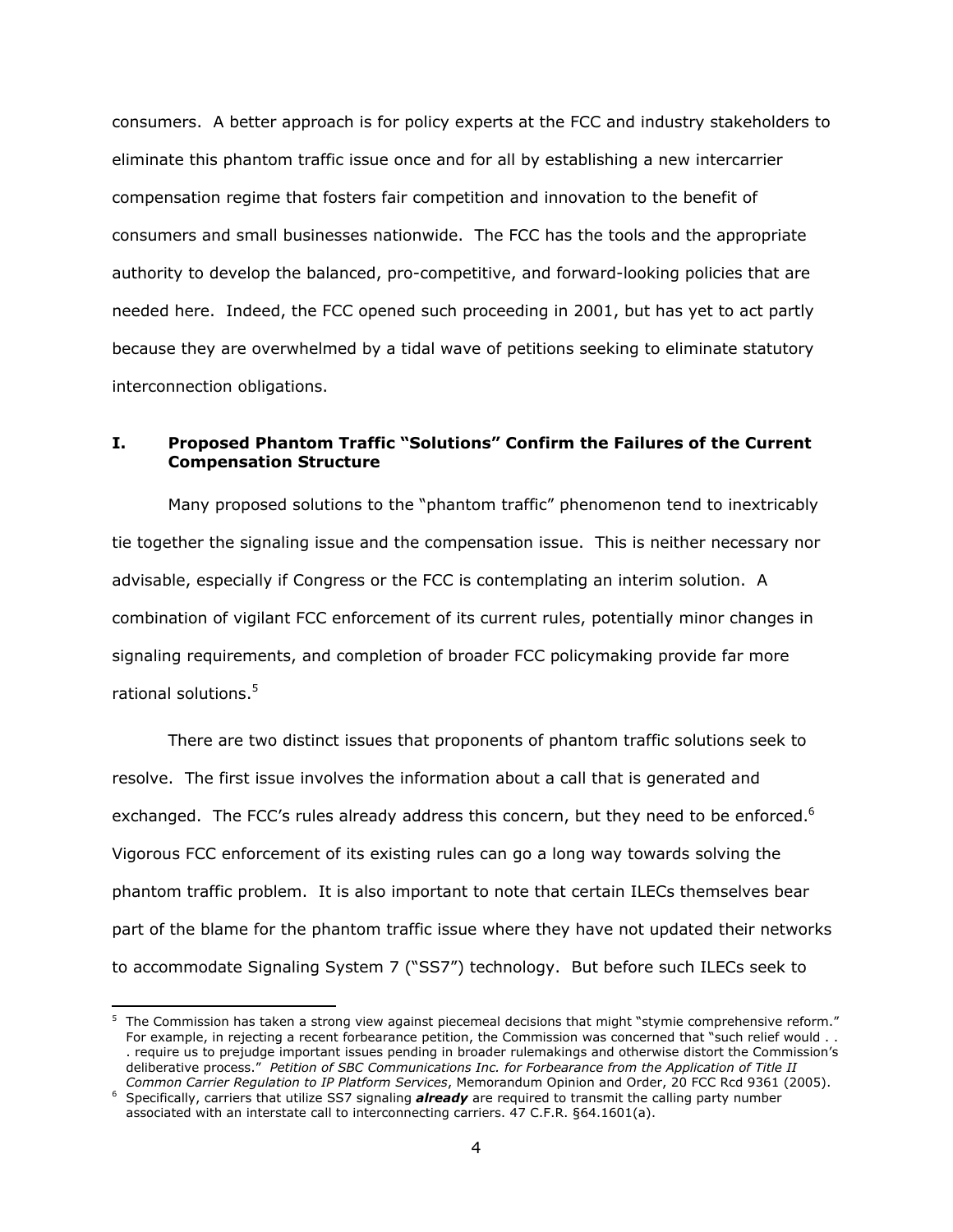impose burdensome new technical and regulatory requirements on the entire VoIP industry, they should be required to make the necessary upgrades to their own networks to be able to handle "necessary" signaling information prior to suggesting that other intermediate carriers assume any additional burdens.

Current signaling requirements could potentially be fine-tuned to further address the situation to the extent such actions are technically, operationally, and economically feasible for all, to the extent that they are necessary for an interim solution to be effective, and in a manner that spreads the burden equitably between all entities in the transmission chain. To this end, the VON Coalition could support a requirement that, where technically and operationally feasible with the network technology deployed at the time the call was originated, the originating providers transmit the telephone number received from or assigned to the calling party. For PSTN connected services, all providers in the communications stream pass currently generated call identifying information without modification. This requirement would not apply where no telephone number is assigned to the calling party. Importantly, however, the VON Coalition does not support any new obligations to generate call identifying information where such information does not generate organically.

The second issue involves the compensation structure for traffic that does not meet the billing requirements of legacy terminating phone companies. Proponents of additional regulatory burdens seek to impose backward-looking obligations and high access rates on new entrants and new technologies in the guise of "phantom traffic" solutions for two underlying reasons. First, the current compensation structure does not reflect current technological and market realities and disproportionately benefits legacy terminating LECs. And second, some are seeking to remedy deficiencies in their own networks and billing systems at the expense of others. Comprehensive intercarrier compensation reform is one of the fundamental policy issues currently being considered by the FCC.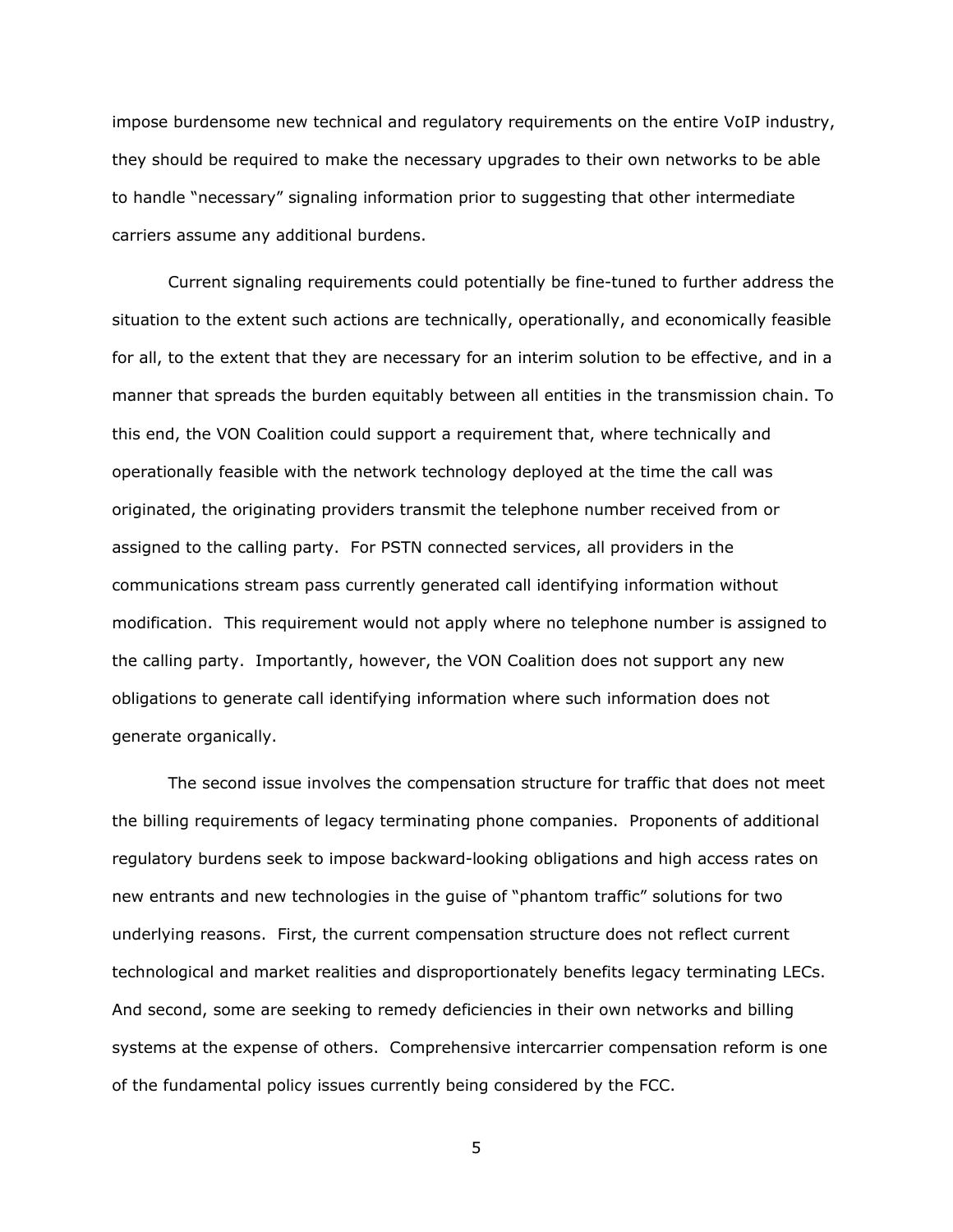The so-called phantom traffic "solutions" not only won't solve these fundamental policy challenges, but worse, they will delay the reform that is necessary to put all carriers on a level playing field. A rush to judgment on the phantom traffic issue, without proper consideration of the broader interests of consumers and small businesses would be a dramatic departure from the federal goals on compensation reform which include encouraging network efficiency and investment, and the development of efficient competition.<sup>7</sup>

# **II. Congress Should Proceed Cautiously to Avoid Negative Unintended Consequences of New Phantom Traffic Regulation**

The VON Coalition cannot over-emphasize the need to proceed cautiously. There is a significant danger of negative unintended consequences of going too far to fast here. As an initial matter, we are concerned that proponents of one-off phantom traffic regulation have not adequately demonstrated a quantifiable problem that cannot be adequately addressed through vigilant enforcement of existing rules. Information regarding the true size and scope of the so-called phantom traffic problem, and tending to show that it is a significant problem that cannot be addressed by FCC enforcement, is a reasonable and necessary precondition for any additional regulatory requirements. There is also insufficient evidence that the long-term costs to consumers, service providers, and our economy from a new Internet regulatory scheme imposed to address any quantifiable phantom traffic problem – are outweighed by any short term benefit to incumbents. In addition to this fundamental cost-benefit analysis, the Committee should refrain from acting until the impacts of any such action on existing law (such as the Call Home Act), broadband deployment, and the Internet generally, are understood. There's no need to conduct open-heart surgery to fix a paper cut.

-

<sup>7</sup> *See Developing a Unified Intercarrier Compensation Regime*, Notice of Proposed Rulemaking, 16 FCC Rcd 9610, 9612 (2001).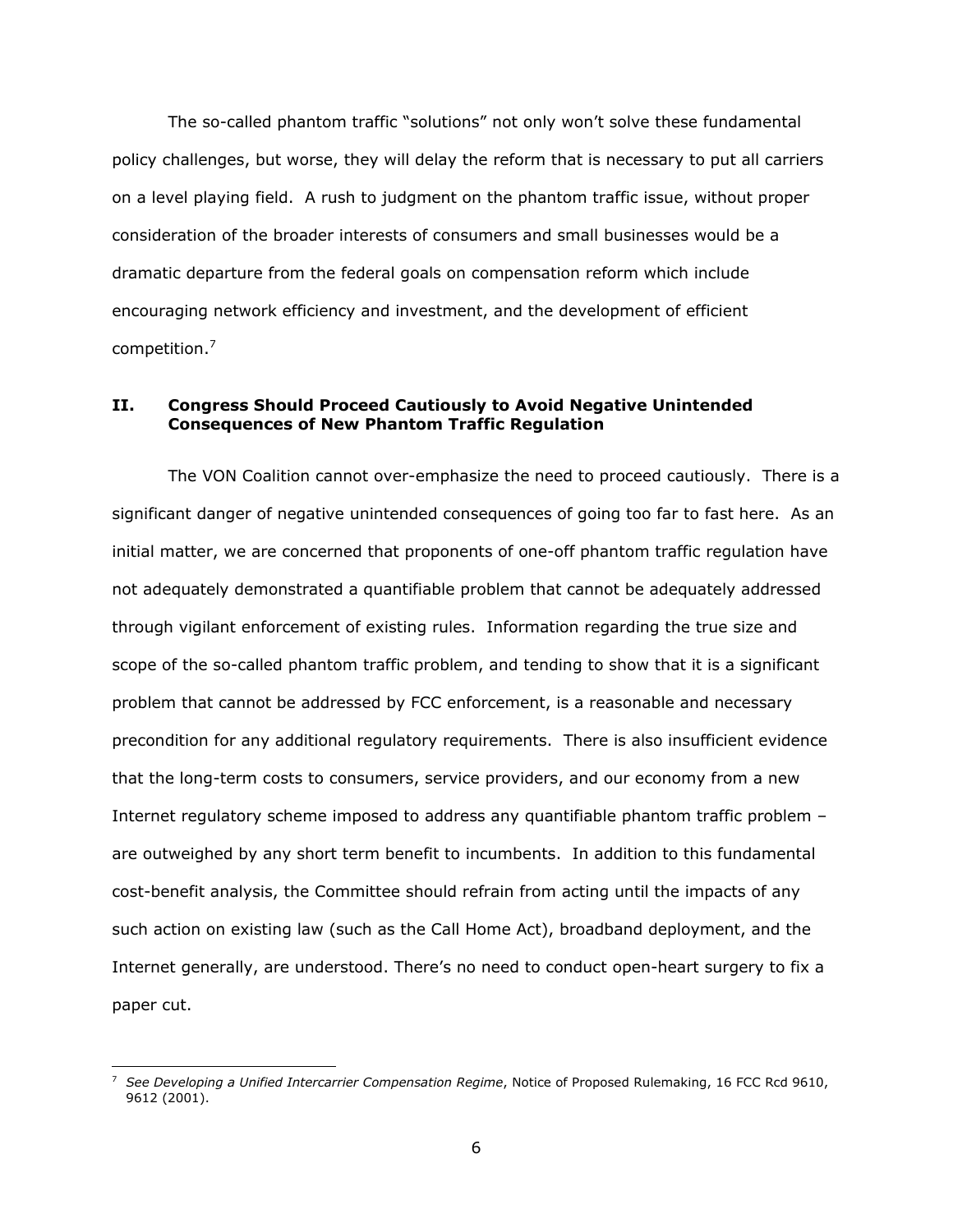IP networks and the gateways that enable the transition between broadband communications and the PSTN are critical links for empowering consumers and driving economic benefits related to IP-enabled communications. That's why it's critical to consider the technical variations of networks and not try to retrofit new technologies into legacy network solutions. By avoiding rules that create new and onerous obligations to generate call identifying information where such information does not generate organically, policymakers can help ensure continued investment in IP-enabled networks, and avoid backward-looking decisions that can stifle innovation, impede technology investment, and slow the transition to broadband communications.

Regardless of the path taken, the FCC should never permit terminating carriers to resort to "self-help." Some ILECs have suggested that both intermediate and terminating carriers should have the right to block "improperly labeled traffic." Because such action blatantly gives competitors the ability to discriminate and is customer affecting, policymakers should never tolerate or permit blocking of any IP traffic under any circumstances.

## **III. Getting to the Right Intercarrier Compensation Regime**

Only a few years ago, five Rural ILECs and US Telecom wrote to this Committee arguing that the FCC should not take interim steps to clarify the correct compensation regime for VoIP because "[t]hese issues should be addressed comprehensively and not in a piecemeal fashion, as the FCC has previously recognized."<sup>8</sup> They argued that to "act on an ad hoc basis on only one aspect of a much larger problem at this stage is totally unwarranted." And they asked for help in preventing the "FCC from taking any hasty, illtimed, and ill-conceived action."9

<sup>-</sup><sup>8</sup> Eastern Rural Telecom Association, Independent Telephone and Telecommunications Alliance, National Telecommunications Cooperative Association, Organization for the Promotion and Advancement of Small Telecommunications Companies, United State Telecom Association, Western Telecommunications Alliance Letter to Senator Daniel K. Inouye (Feb. 3, 2005). 9 *Id.*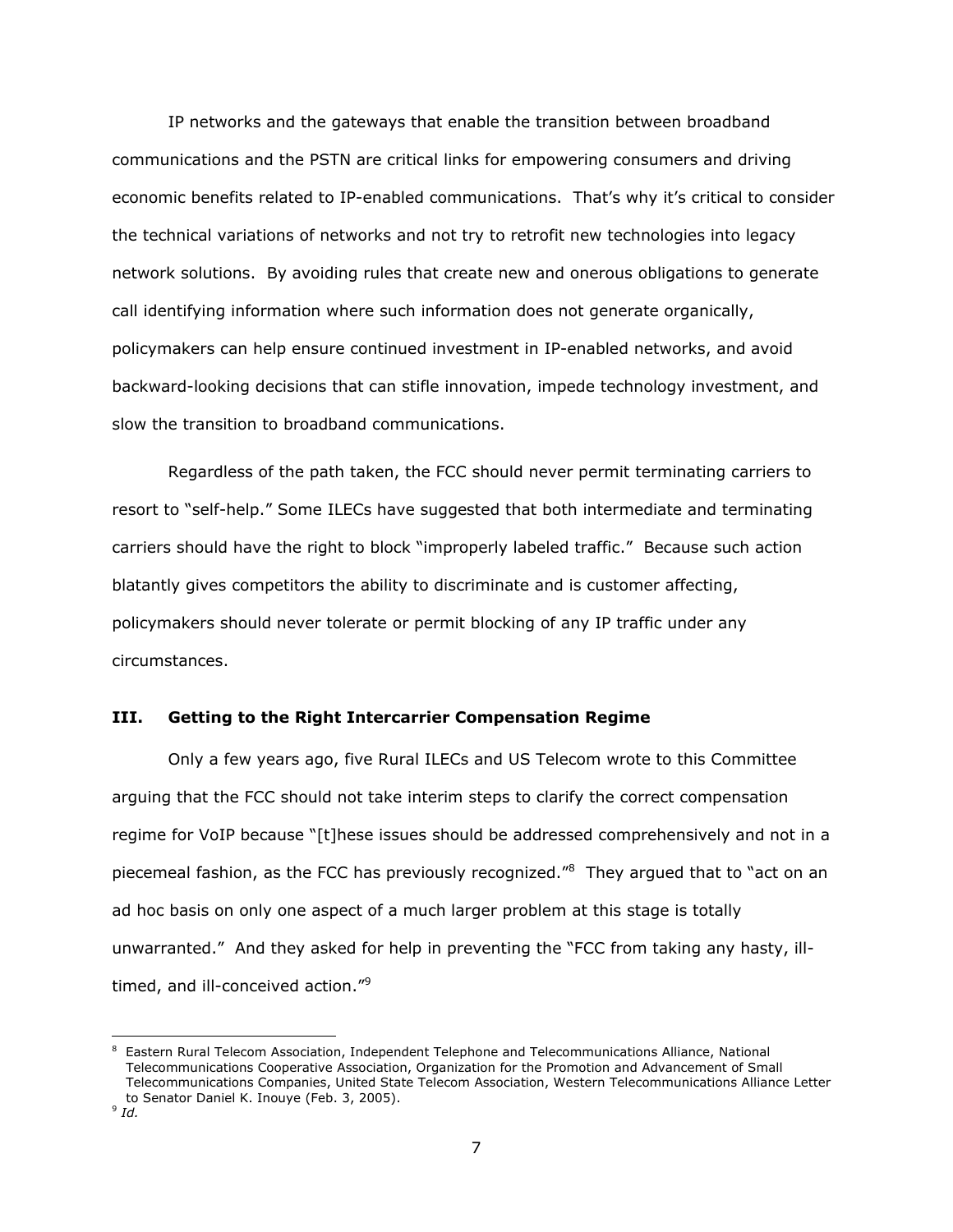The VON Coalition likewise agrees that acting on an *ad hoc* basis on only one aspect of a much larger problem at this stage is totally unwarranted, especially when the *ad hoc* solution being proposed by the ILECs is likely to impose high per-minute access charges on VoIP providers. Such access charges would overcompensate ILECs because they do not remotely reflect the true costs of traffic exchange, while at the same time stifling consumer benefits of IP-enabled communications and slowing broadband adoption in the United States. Instead, we urge the Committee to encourage regulators to continue to focus attention on completing action on its omnibus intercarrier compensation reform proceeding. Such an approach avoids imposing costly but temporary "band-aid" requirements on broadband communication, protects VoIP consumers from arbitrary price increases, and ensures that new investment in IP-enabled networks, applications, and services is not unnecessarily deterred.

The current regime is, in a word, broken and the apparent catalyst behind the request for new phantom traffic solutions is the very issue that should be driving the FCC to adopt comprehensive compensation reform: rapid technological changes in the communications industry have made virtually all current compensation and billing mechanisms obsolete. Thus, to the extent this Committee acts, it should focus its initial efforts on quantifying the scope of the "phantom traffic" problem. The existence of a problem is a gating issue, and estimates as to the size and scope of the problem vary greatly. Congress should focus on doing no harm prior to mandating new regulatory constructs. The risks associated with retrofitting outdated technological and compensation regimes onto bold new communications tools vastly outweigh the financial rewards these ILECs seek.

#### **IV. Conclusion**

VoIP technology has benefited people all across America from cities to suburbs to exurbs. And it has been especially important for consumers living in rural America who are